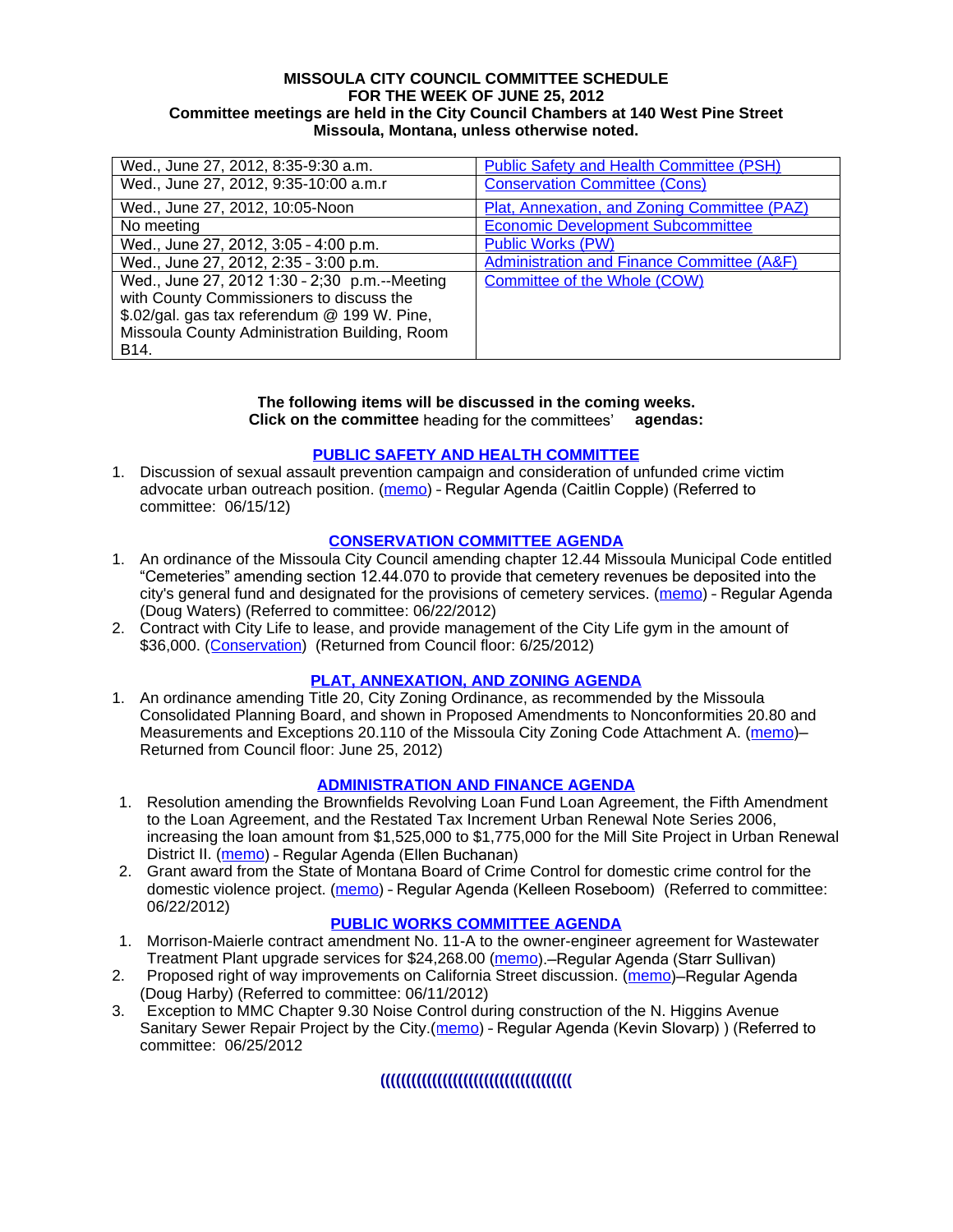**The following items have been referred to City Council committees, but the committees will not discuss them in the coming week:**

## **PUBLIC SAFETY AND HEALTH COMMITTEE**

- 1. Police Department Update Ongoing in Committee. (Mark Muir)
- 3. Fire Department Update Ongoing in Committee (Jason Diehl)
- 4. Health Department Update Ongoing in Committee. (Ellen Leahy)
- 5. Eat Smart Coalition information. [\(memo](http://www.ci.missoula.mt.us/DocumentView.aspx?DID=6776))-Regular Agenda (Jason Wiener) (Referred to committee: 07/11/2011)
- 6. Discuss air quality issues related to railroad operations in and through Missoula. ([memo](http://www.ci.missoula.mt.us/DocumentView.aspx?DID=7495))—Regular Agenda (Dave Strohmaier) (Referred to committee: 10/24/11)
- 7. Discussion with Crime Victim Advocate Office. ([memo](http://www.ci.missoula.mt.us/DocumentView.aspx?DID=8109))–Regular Agenda (Jon Wilkins) (Referred to committee: 02/06/12)
- 8. Discuss revisiting cell phone restrictions. ([memo](http://www.ci.missoula.mt.us/DocumentView.aspx?DID=7420)) Regular Agenda (Dave Strohmaier) (Referred to committee: 10/17/11)
- 9. Safety aspects of management of the urban deer population in the City of Missoula. [\(memo](http://www.ci.missoula.mt.us/DocumentView.aspx?DID=8528))–Regula r Agenda (Dick Haines and Jon Wilkins) (Referred to committee: 03/26/2012)

#### **CONSERVATION COMMITTEE**

- 1. Discuss the city's strategy to complete a boundary survey of Greenough Park. [\(memo](http://www.ci.missoula.mt.us/DocumentView.aspx?DID=5875))-Regular Agenda (Dave Strohmaier) (Referred to committee: 04/04/2011)
- 2. Approve and authorize the Mayor to sign an amendment to the agreement with Territorial Landworks, Inc. (TLI) in an amount not to exceed \$136,702.37 for professional services, including engineering, surveying, and construction management for Project #PR 08-02 GCT, Grant Creek Trail, CTEP #STPE 8199(105). ([memo](http://www.ci.missoula.mt.us/DocumentView.aspx?DID=7494))–Regular Agenda (Dave Shaw) (Referred to committee: 10/24/11)

## **PLAT, ANNEXATION & ZONING COMMITTEE**

- 1. Annexation. (see separate list at City Clerk's Office for pending annexations) (Ongoing in Committee)
- 2. Ongoing discussion of City planning issues with members of the Planning Board.—Regular Agenda (Bob Jaffe) (Referred to committee: 3/20/06)
- 3. Amendment Article 7. Error Corrections and Adjustments to the subdivision regulations to allow for restrictions or conditions placed on a plat by the governing body to be amended or removed by a future council. [\(memo](http://www.ci.missoula.mt.us/DocumentView.aspx?DID=7568))—Regular Agenda ( Jon Wilkins) (Referred to committee: 11/07/11)
- 4. Consider an amendment to Title 20 clarifying that amendment authorizing accessory uses or conditional uses are considered text amendments. [\(memo](http://www.ci.missoula.mt.us/DocumentCenter/Home/View/19059))-Regular Agenda (Bob Jaffe) (Referred to committee: 04/23/12)
- 5. Regular Agenda (Tom Zavitz) (Referred to committee: 05/21/12)
- 6. Waive subdivision fee for 3776 South Russell Street. [\(memo](http://www.ci.missoula.mt.us/DocumentCenter/Home/View/19827))—Regular Agenda (Bob Jaffe) (Referred to committee: 06/04/2012)
- 7. Direct OPG Staff to draft an amendment revising the accessory dwelling unit (ADU) provisions of Title 20 with the following provisions and to refer the amendment to the Planning Board for review: Revise Chapter 20.45 Missoula Municipal Code entitled, "Accessory Uses and Structures" to allow ADUs by right in all zoning districts that allow residential uses where one of the dwelling units is owneroccupied; revise Chapter 20.60 Missoula Municipal Code to reduce required parking to one parking space for a second primary dwelling unit on a parcel that contains no more than two dwelling units, totaling three required parking spaces for the two units. This would apply to two single detached units or a two-unit house. OPG staff is directed to draft these changes as text amendments to Title 20 and to include a finding of fact and conclusion of law in the staff report indicating the amendments are text amendments. ([memo](http://www.ci.missoula.mt.us/DocumentView.aspx?DID=8421)) ([PAZ](http://www.ci.missoula.mt.us/Archive.aspx?ADID=5370)) (Returned from Council floor: 4/23/2012)

#### **ADMINISTRATION AND FINANCE COMMITTEE**

- 3. Approve claims. (Ongoing) (Consent Agenda)
- 4. Approve journal vouchers. (Ongoing) (Consent Agenda)
- 5. Approve budget transfers. (Ongoing) (Consent Agenda)
- 6. Amend Council rules to change the Council's regular meeting schedule to two meetings per month [\(memo](http://www.ci.missoula.mt.us/DocumentView.aspx?DID=4027)).—Regular Agenda (Marty Rehbein) (Referred to committee: 06/07/10)
- 7. Discuss the disposition of surplus city land. [\(memo](http://www.ci.missoula.mt.us/DocumentView.aspx?DID=4862))–Regular Agenda (Nancy Harte) (Referred to committee: 10/25/10)
- 8. Review the city's current policy for charging the public for various city-produced documents ([memo](http://www.ci.missoula.mt.us/DocumentView.aspx?DID=5143))-Regular Agenda (Dave Strohmaier) (Referred to committee: 12/06/10)